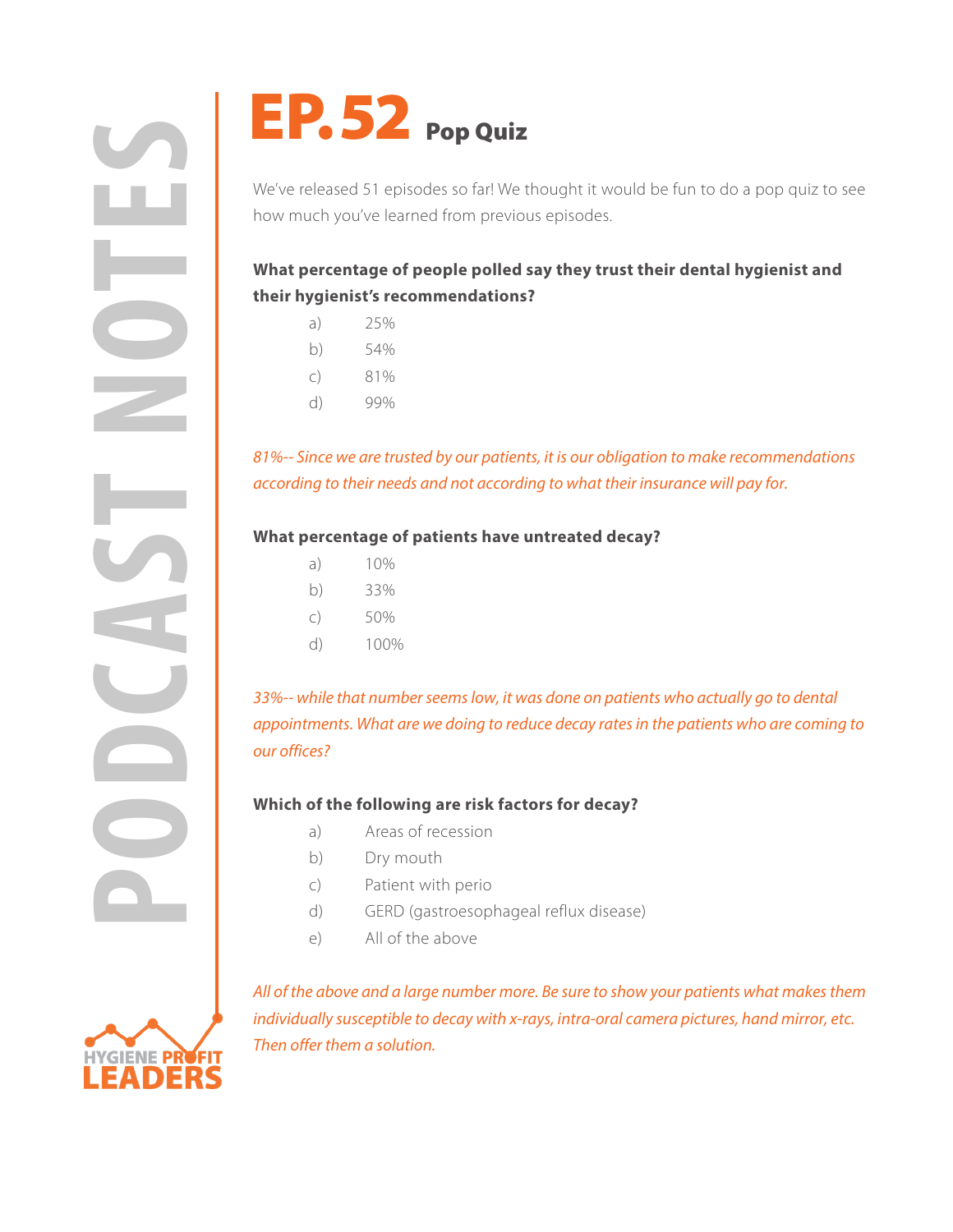



# **According to the ADA, which is considered a patient at Moderate Risk for decay?**

- a) One or two lesions within the last 2 years
- b) Six or more risk factors
- c) A patient who has never had decay

*Just one or two lesions are considered moderate risk for more decay, and the ADA recommends a professional fluoride varnish every six months. There's not a lot of difference between moderate and high risk (xerostomia, 3 or more lesions, multiple risk factors) but either way, it's up to us to show them what they need.*

## **Which is most acidic?**

- a) Dasani Bottled water
- b) Gatorade
- c) Pepsi

*This is probably easy, and yes it's Pepsi, but it is only slightly less acidic than gastric juices. Be sure to review the Medical History and look for signs of erosion in the mouth. Interview the patient to determine their habits and/or conditions and treat accordingly.*

## **On what patients should an oral cancer screening be done?**

- a) 40-60 year olds who smoke and consume alcohol
- b) Only men
- c) Anyone 18 years or older
- d) Only patients who specifically ask
- e) All of the above

*We know that oral cancer cases are on the rise, and thanks to the Human Papilloma Virus, it is being seen more often in younger people and women. (I was recently in a pediatric dental office and the dentist told me she had found suspicious lesions in at least 3 of her young patients.) There should always be an oral and tactile exam on every patient, but there is also great technology that you can use to supplement the exam. (Velscope, Oral ID) Add this to your SOC and do something.*